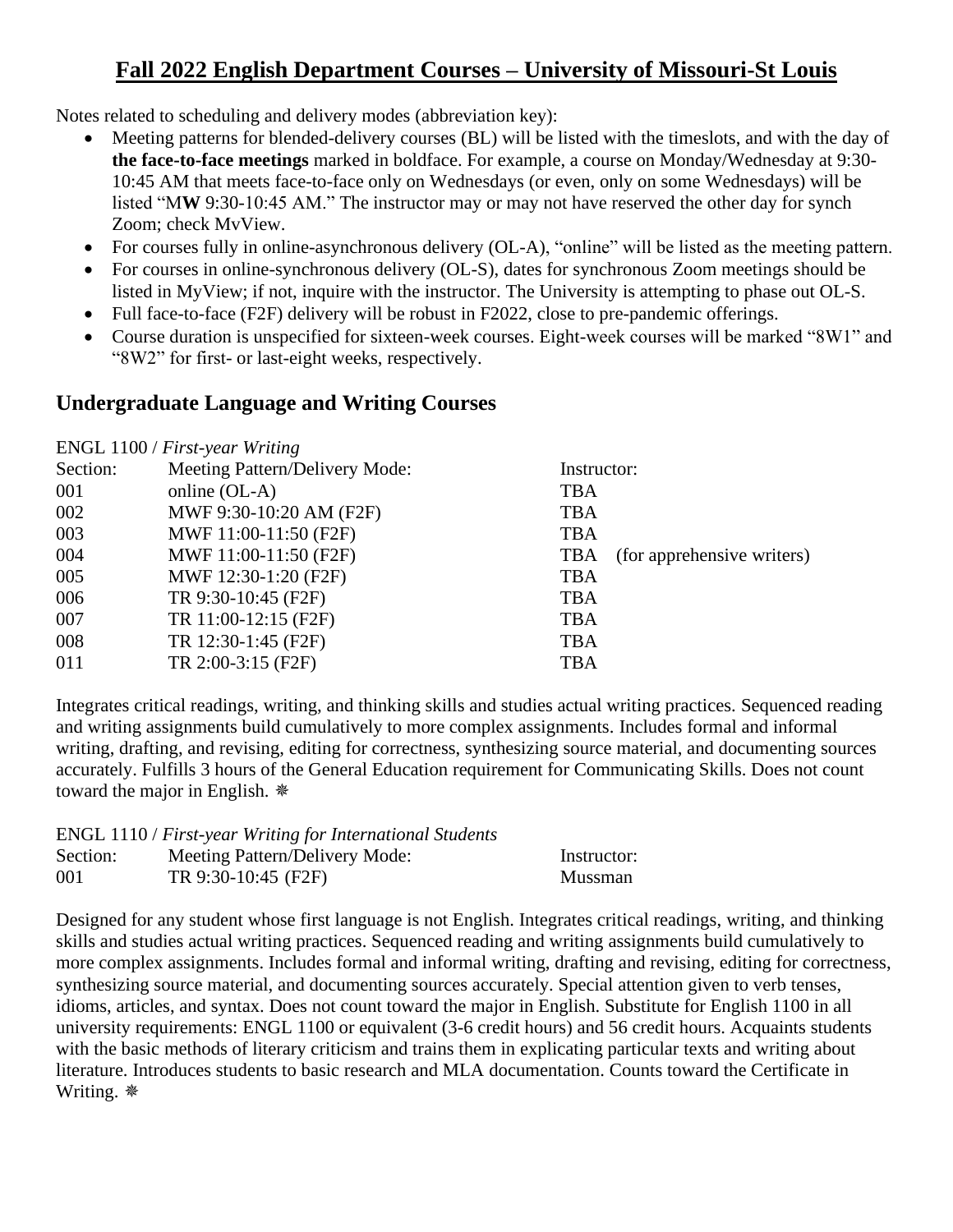|          | ENGL 2110 / Information Literacy in the Humanities and Fine Arts |             |
|----------|------------------------------------------------------------------|-------------|
| Section: | Meeting Pattern/Delivery Mode:                                   | Instructor: |
| 001      | online $(OL-A)$                                                  | VanVoorden  |

Introduces students to the main components of information literacy, including digital, web, and media literacies as well as library databases. Students will work with both digital and print materials to find, to evaluate, and to synthesize information while developing the critical thinking skills of questioning and reasoning. Frequent writing and multimedia assignments will provide practice in using various technologies to assemble and to share information. Fulfills UMSL's General Education requirement for a course in information literacy.  $*$ 

|          | ENGL 2180 / Introduction to News Writing (cross-listed with MEDIAST 2180) |            |
|----------|---------------------------------------------------------------------------|------------|
| Section: | Meeting Pattern/Delivery Mode:                                            | Instructor |
| 001      | MW 11:00-12:15 (F2F)                                                      | Krull      |

This course focuses on developing stories and news writing; staff of The Current and other student publications are encouraged to enroll.

| ENGL 2188 / Public Relations Writing (cross-listed with COMM 2180) |                               |            |  |
|--------------------------------------------------------------------|-------------------------------|------------|--|
| Section                                                            | Meeting Pattern/Delivery Mode | Instructor |  |
| 001                                                                | online $(OL-A)$               | Agozzino   |  |
|                                                                    |                               |            |  |

ENGL 2410 / *Literate Lives*

| Section | Meeting Pattern/Delivery Mode | Instructor    |
|---------|-------------------------------|---------------|
| 002     | MW 11:00-12:15 (F2F)          | <b>Schott</b> |

This course raises definitional and exploratory questions: What is literacy? How does it change across time? Who has access to it? How can literacy both empower and marginalize people? To explore these complex questions, students will investigate the ways in which contemporary practices of literacy – reading, writing, listening, speaking, digital composing, and critical thinking – function in the lives of individuals, communities, and cultures. Students will interrogate current definitions of literacy, study scholarship about literacy, explore literacy myths, and reflect on how their own literate lives have been shaped. They may engage in field work and interact with local literacy communities. This course satisfies the core curriculum requirement for the Language and Writing Studies area.

| <b>ENGL 2810 / Traditional Grammar</b> |                                |             |  |
|----------------------------------------|--------------------------------|-------------|--|
| Section:                               | Meeting Pattern/Delivery Mode: | Instructor: |  |
| 001                                    | online $(OL-A)$                | VanVoorden  |  |

An introduction to the terms and concepts of English grammar, beginning with functions of the noun and forms of the verb in simple sentences, moving to more complex structures such as subordinate clauses, and ending with the application of this material to issues the social construction of "Standard English."  $*$ 

|          | ENGL 3090 / Turning the Kaleidoscope: How We Look at Texts |             |
|----------|------------------------------------------------------------|-------------|
| Section: | Meeting Pattern/Delivery Mode:                             | Instructor: |
| 001      | TR 12:30-1:45 (F2F)                                        | Wall        |

Prerequisites: ENGL 1100 or equivalent (3-6 hours) and 56 credit hours. Acquaints students with the basic methods of literary criticism and trains them in explicating particular texts and writing about literature. Introduces students to basic research and proper MLA documentation. Required of all English majors. Does not count toward the major in English. May not be taken on satisfactory/unsatisfactory option. Counts toward the Certificate in Writing.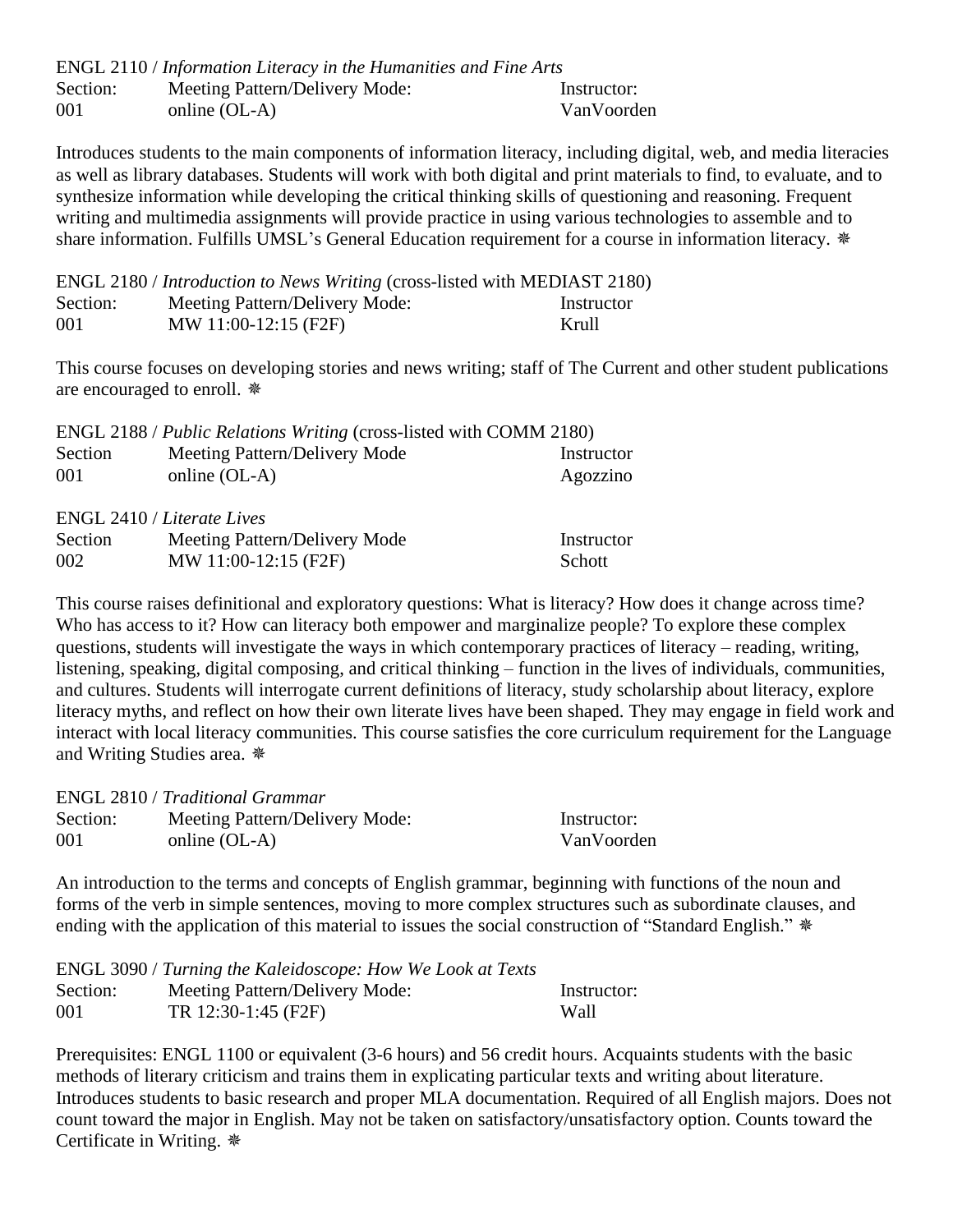| ENGL 3100 / Junior-Level Writing |             |
|----------------------------------|-------------|
| Meeting Pattern/Delivery Mode:   | Instructor: |
| MW 5:30-6:45 AM (F2F)            | <b>TBA</b>  |
| online (OL-A)                    | Kimbrell    |
| online (OL-A)                    | Kimbrell    |
| online (OL-A)                    | Kimbrell    |
| MW 12:30-1:45 PM (F2F)           | <b>TBA</b>  |
| TR 12:30-1:45 (F2F)              | <b>TBA</b>  |
| MW 9:30-10:45 (F2F)              | Irwin       |
| MW 11:00 AM-12:15 (F2F)          | Irwin       |
| TR 11:00-12:15 (F2F)             | Irwin       |
| TR 9:30-10-45 (F2F)              | <b>TBA</b>  |
| online (OL-A)                    | <b>TBA</b>  |
| online (OL-A)                    | <b>TBA</b>  |
| TR 11:00-12:15 (F2F)             | <b>TBA</b>  |
| online 8W1 (OL-A)                | <b>TBA</b>  |
| online 8W2 (OL-A)                | <b>TBA</b>  |
| online $8W2$ (OL-A)              | <b>TBA</b>  |
| online 8W2 (OL-A)                | <b>TBA</b>  |
| online (OL-A)                    | <b>TBA</b>  |
| online (OL-A)                    | <b>TBA</b>  |
|                                  |             |

Prerequisite: ENGL 1100 or equivalent (3-6 hours) and 56 credit hours. Focuses on writing and illiteracies in various contexts. Builds on intellectual maturity, knowledge, and abilities gained through prior university studies. Enhances analytical, communicative, persuasive, and explanatory capabilities. Includes complex readings and research. Fulfills the University's requirement for a junior-level course in Communicative Skills. Counts toward the Certificate in Writing. Does not count towards the English major.

|          | ENGL 3120 / Business Writing   |               |
|----------|--------------------------------|---------------|
| Section: | Meeting Pattern/Delivery Mode: | Instructor:   |
| 001      | TR 12:30-1:45 (F2F)            | <b>Staley</b> |
| 002      | MW 11:00-12:15 (F2F)           | <b>Staley</b> |
| 003      | MW 12:30-1:45 (F2F)            | <b>Staley</b> |
| 004      | TR 9:30-10:45 (F2F)            | <b>TBA</b>    |
| 005      | TR 11:00-12:15 (F2F)           | <b>Staley</b> |
| 006      | online (OL-A)                  | McKelvie      |
| 007      | online (OL-A)                  | McKelvie      |
| 008      | online (OL-A)                  | <b>TBA</b>    |
| 009      | MW 9:30-10:45                  | <b>TBA</b>    |
| 011      | online 8W1 (OL-A)              | Allison       |
| 012      | online 8W1 (OL-A)              | Watt          |
| 013      | online 8W2 (OL-A)              | Watt          |
| 014      | online 8W2 (OL-A)              | Watt          |
| 801      | online (OL-A)                  | <b>TBA</b>    |

Prerequisite: ENGL 1100 or equivalent (3-6 hours). This course further develops the experienced writer's style and analytical capabilities to the level of sophistication necessary for upper- division writing assignments and for business and professional settings. Writing assignments may include business correspondence, reports, resumes, proposals, analyses, feasibility studies, and articles for in-house publications. The course emphasizes clarity, conciseness, organization, format, style, tone, and mechanical correctness; expands upon students' research and documentation skills; and requires research in university libraries. Fulfills UMSL's requirement for a junior-level course in communicative skills. Course counts toward the Certificate in Writing. \*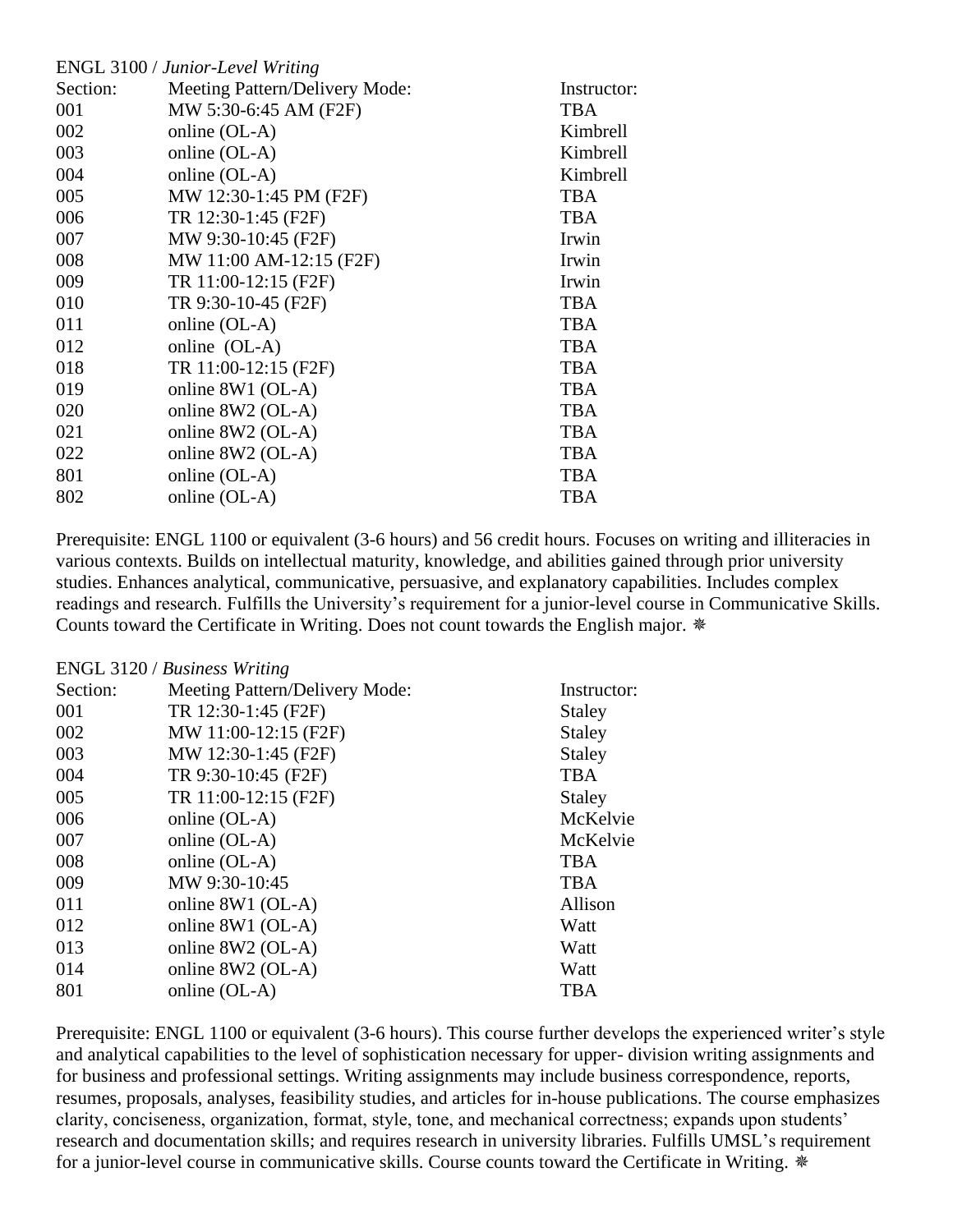|          | ENGL 3130 / Technical Writing  |             |
|----------|--------------------------------|-------------|
| Section: | Meeting Pattern/Delivery Mode: | Instructor: |
| 001      | TR 12:30-1:45 (F2F)            | McKelvie    |
| 002      | online (OL-A)                  | <b>TBA</b>  |
| 003      | online (OL-A)                  | Justice     |
| 004      | TR 9:30-10:45 (F2F)            | McKelvie    |
| 005      | MW 11:00-12:15 (F2F)           | <b>TBA</b>  |
| 006      | online (OL-A)                  | <b>TBA</b>  |

Prerequisite: ENGL 1100 or equivalent (3-6 hours). The major elements of industrial technical writing. Writing assignments include technical definitions, abstracts and summaries, mechanism descriptions, instructions, process analyses, technical reports and proposals. Emphasis is placed on clarity, conciseness, organization, format, style, and tone. The course includes an introduction to research methods and documentation. All readings are selected from industrial material. Fulfills the university's requirement for a junior-level course in communicative skills, subject to the approval of the student's major department. Course counts toward the Certificate in Writing.

|          | ENGL 3160 / Writing in the Sciences |               |
|----------|-------------------------------------|---------------|
| Section: | Meeting Pattern/Delivery Mode:      | Instructor:   |
| 002      | MW 9:30-10:45 (F2F)                 | <b>Schott</b> |

Prerequisite: ENGL 1100 or equivalent (3-6 hours). Designed to teach students how to write effectively in the sciences. Writing assignments include short reports, proposals and a major project. Students are encouraged to select projects that will reflect work in a science course which may include a research or analytical report, a formal proposal or a procedure/instruction manual. Emphasis is placed on clarity, conciseness, organization, format, style, and tone. The course will include an introduction to research methods and documentation. Fulfills the university's requirement for a junior-level course in communicative skills, subject to the approval of the student's major department. Counts toward the Certificate in Writing.

|          | <b>ENGL</b> 4810 / <i>Descriptive English Grammar</i> |             |
|----------|-------------------------------------------------------|-------------|
| Section: | Meeting Pattern/Delivery Mode:                        | Instructor: |
| 001      | $MW 11:00-12:15 (BL)$                                 | Torbert     |

This course presents a descriptive study of modern English morphology and syntax (grammar) informed by Linguistic theory but targeted towards English and English Education majors. A principle goal of the course is to sensitize students to linguistic prejudice visited upon speakers of language varieties deemed nonstandard by unscientific prescriptive approaches to grammar.

|          | <b>ENGL</b> 4880 / Writing For Teachers |             |
|----------|-----------------------------------------|-------------|
| Section: | Meeting Pattern/Delivery Mode:          | Instructor: |
| 001      | $R4:00-5:30$ (BL)                       | <b>TRA</b>  |

*Writing for Teachers* is an English-education course that supports writing across the curriculum for both preservice English and content area teachers. Teacher candidates learn writing theories and literacy strategies to help their future students construct meaning from their discipline. The course works best for those who are completing level II or beginning level III education courses. Counts toward the Certificate in Writing.  $*$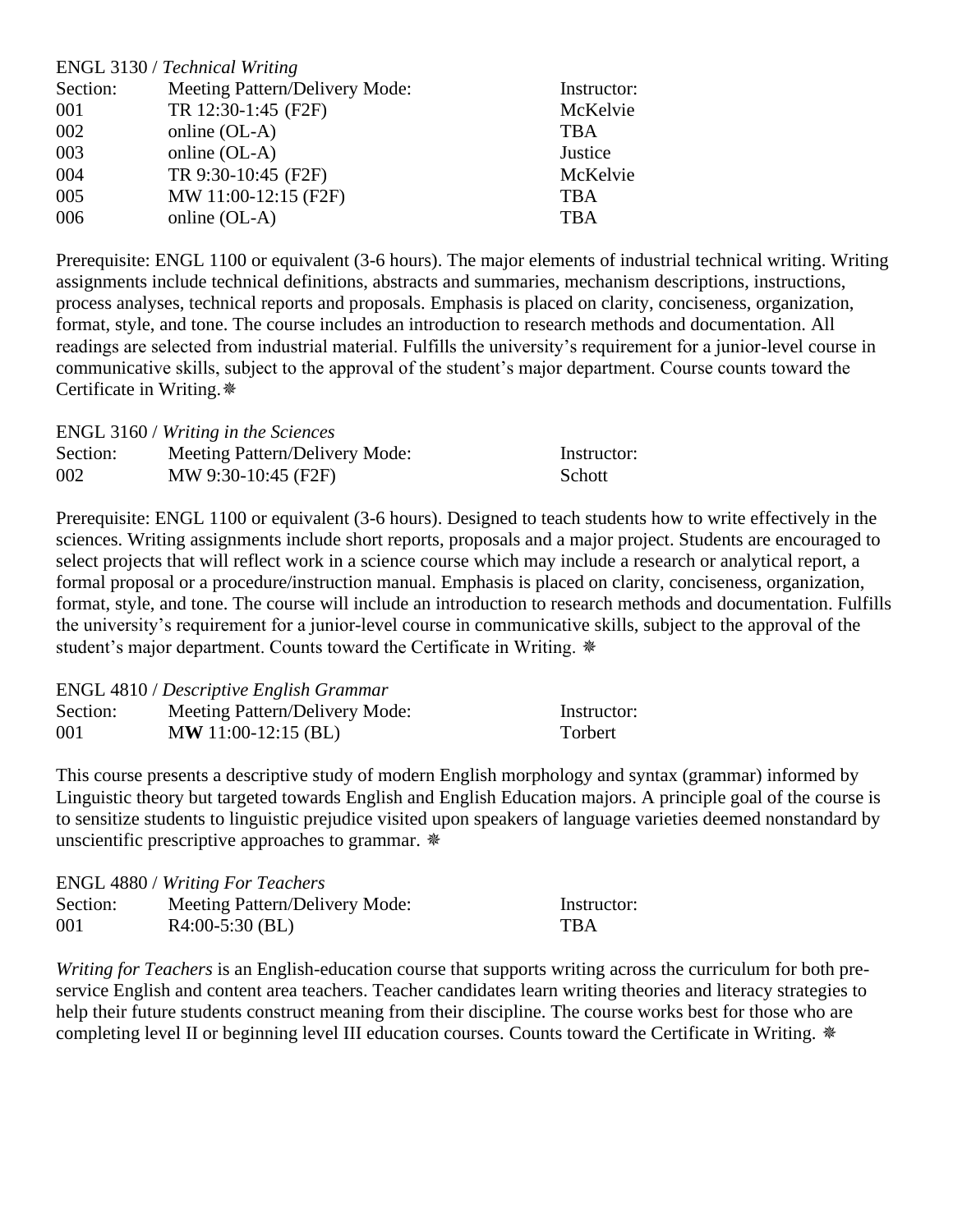### **Undergraduate Literature and Cultural Studies Courses**

| ENGL 1800 / Reading Life |                                |             |  |
|--------------------------|--------------------------------|-------------|--|
| Section:                 | Meeting Pattern/Delivery Mode: | Instructor: |  |
| 001                      | $MW$ 9:30-10:45 (BL)           | Kimbrell    |  |

This course teaches college-level reading in the Humanities. The course primarily covers written texts, but may also include various genres in music, television and film, and theater. The course may be counted towards the major or minor in English.

|          | ENGL 2330 / Poetry: The Greatest Hits |             |
|----------|---------------------------------------|-------------|
| Section: | Meeting Pattern/Delivery Mode:        | Instructor: |
| 001      | TR 9:30-10:45 (F2F)                   | Irwin       |

This course examines a selection of the most important poems written in English. Students will study poems to understand both their literary elements-form, metaphor, theme, and so on-and their cultural/historical context. Through a careful examination of poetry, students will sharpen their ability to read, discuss, and write about literary texts. This course satisfies the core curriculum requirement for the Literature in English area. \*

|          | ENGL 3310 / <i>English Literature Before 1790</i> (cross-listed with HON 3010.002) |             |
|----------|------------------------------------------------------------------------------------|-------------|
| Section: | Meeting Pattern/Delivery Mode:                                                     | Instructor: |
| 001      | TR $2:00-3:15$ (F2F)                                                               | Schreyer    |

This course examines the development of English literature from the Middle Ages through the eighteenth century. Students will be introduced to major literary movements and themes through the reading and analysis of representative works of selected major authors. Fulfills the British Literature requirement for the major.

|          | ENGL 3710 / American Literature Before 1865 |             |
|----------|---------------------------------------------|-------------|
| Section: | Meeting Pattern/Delivery Mode:              | Instructor: |
| 001      | MW 2:00-3:15 (F2F)                          | Peterson    |

This course features representative selections from American authors from the early seventeenth century to the Civil War. This course fulfills the American Literature requirement for the major.

|          | ENGL 3800 / Topics in Women & Literature (cross-listed with GST 4101.00)1 |             |
|----------|---------------------------------------------------------------------------|-------------|
| Section: | Meeting Pattern/Delivery Mode:                                            | Instructor: |
| 001      | online (OL-A)                                                             | Swindle     |

An examination of the roles of women in literature, either as figures in literary works or as writers. Specific topics to vary from semester to semester.  $*$ 

|          | ENGL 4060 / Adolescent Literature |             |
|----------|-----------------------------------|-------------|
| Section: | Meeting Pattern/Delivery Mode:    | Instructor: |
| 001      | $W$ 4:00-6:30 (F2F)               | George      |

The course will expose students to the large variety of quality adolescent literature available for reading and study in middle and high school classes. It will also examine the relevance of a variety of issues to the reading and teaching of adolescent literature, among them: reader response; theory and practice; multi-culturalism; literacy; the relation of adolescent literature to "classic" literature the role of adolescent literature in interdisciplinary studies; adolescent literature as an incentive to extracurricular reading.  $*$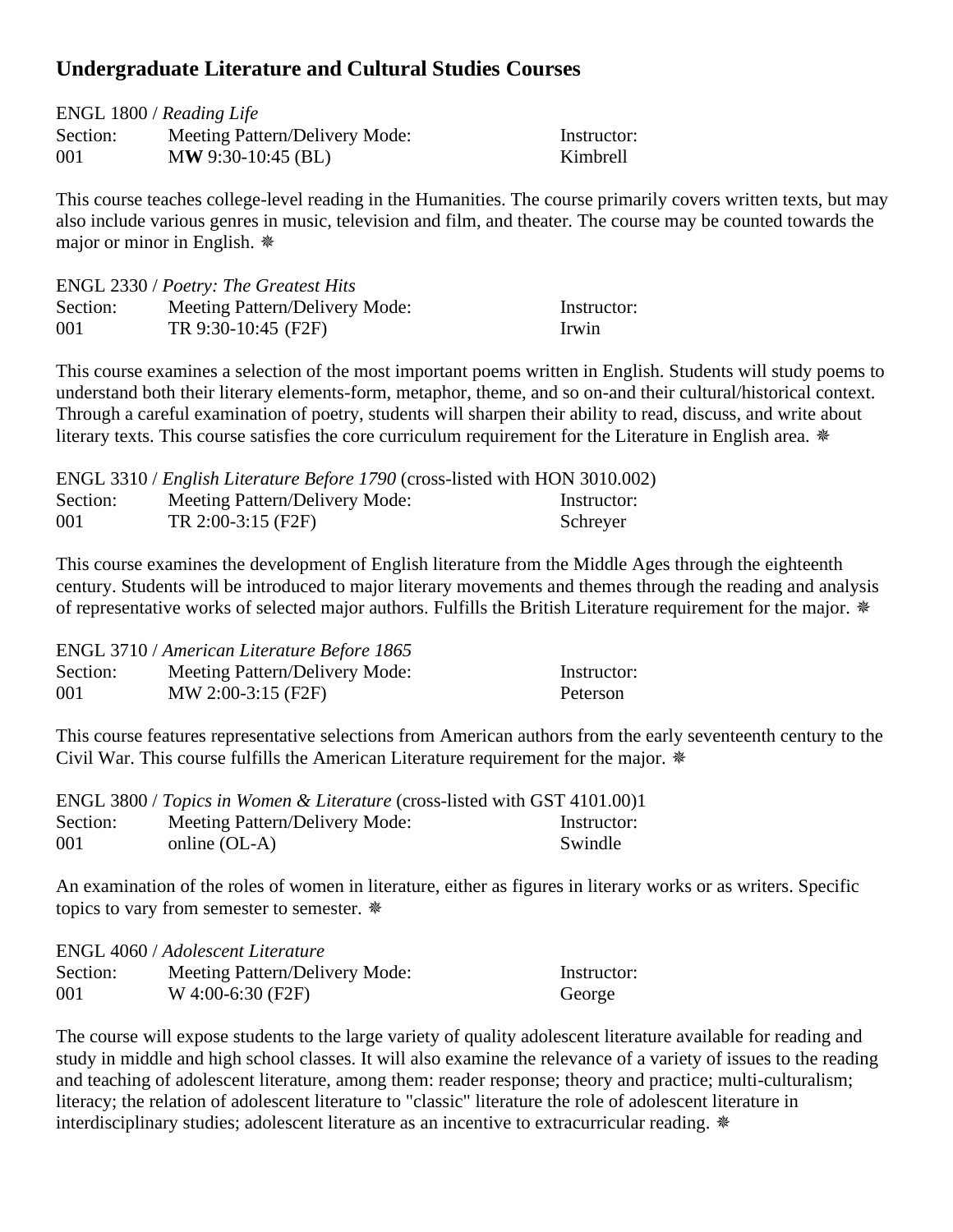|          | ENGL 4370/ Shakespeare's Tragedies & Romances |             |
|----------|-----------------------------------------------|-------------|
| Section: | Meeting Pattern/Delivery Mode:                | Instructor: |
| 001      | TR 11:00-12:15 PM (F2F)                       | Schreyer    |

This course explores six of Shakespeare's Tragedies and Romances. Lectures will emphasize the conventions of these genres and situate the plays in their historical, cultural, and literary contexts. Assignments focus on the language and structure of the plays and aim to develop students' close readings skills. We may also bring modern film adaptations to bear on our study. Vital to our understanding will be late sixteenth & early seventeenth-century notions of novelty and innovation as opposed to custom and commonplace. How, in other words, did Shakespeare view his plays in relation to well-known stories inherited from scripture, the classical tradition, Britain's chronicle histories, and other legends? To what extent did he see himself as a pioneer of an emergent vernacular literary canon?  $*$ 

|          | ENGL 4950 / Special Topics in Literature: HBO's The Wire, at 20 |             |
|----------|-----------------------------------------------------------------|-------------|
| Section: | Meeting Pattern/Delivery Mode:                                  | Instructor: |
| 001      | $W 2:00-4:30$ (F2F)                                             | Torbert     |

This course will explore in great detail HBO's landmark television serial *The Wire* (2002-08). Set in Baltimore, Maryland, *The Wire* examined institutional dysfunction, race, and inequality in the American City. Each season focused on an additional institution, starting with the illegal drug trade, and law enforcement (Season I), and proceeding with the ports and the stevedores' union (II), local government (III), public schools (IV), and the local media (V). Baltimore faces many similar challenges to those prevalent in metropolitan Saint Louis, Missouri, and a major goal of the course is to apply what we can learn from *The Wire* to Saint Louis. In years since *The Wire*, the show garnered significant scholarly attention, some of which we will read. Topics covered vary widely but include race/ethnicity, gender, language variation (dialect), urbanism, education, habitus and social inequality, music in *The Wire*, artistic allusion in *The Wire*, and others.

## **Undergraduate Creative Writing Courses**

| <b>ENGL</b> 2020 / <i>Introduction to Creative Writing</i> |                                |             |  |
|------------------------------------------------------------|--------------------------------|-------------|--|
| Section:                                                   | Meeting Pattern/Delivery Mode: | Instructor: |  |
| 001                                                        | online $(OL-A)$                | Watt        |  |
| 002                                                        | online $(OL-A)$                | Watt        |  |

Prerequisites: ENGL 1100 or equivalent. This course is a creative writing survey and workshop focusing on the study of three genres-short fiction, poetry, and creative nonfiction. Students learn primary concepts and techniques of craft, including narrative, voice, character, setting, imagery, metaphor, point-of-view. Students will explore literary conventions specific to each genre, as well as universal qualities that make all writing effective for an audience. The course requires three different kinds of writing: brief analytic essays, open-ended exploratory exercises, and carefully revised original work.

|          | ENGL 3040 / Lying to Tell a Truth: Writing Fiction |             |
|----------|----------------------------------------------------|-------------|
| Section: | Meeting Pattern/Delivery Mode:                     | Instructor: |
| 001      | $TR 2:00-3:15$ (F2F)                               | Dalton      |

Prerequisite: ENGL 2040 or ENGL 2060 or the equivalent or consent of instructor. This course examines and provides examples of characterization, dialogue, point-of-view, distance, weight, plot, setting, and more. Students will read published short stories, and discuss the idea of writing as discovery and exploration, that writers work out of curiosity and bewilderment and tell lies to arrive at a truth.  $*$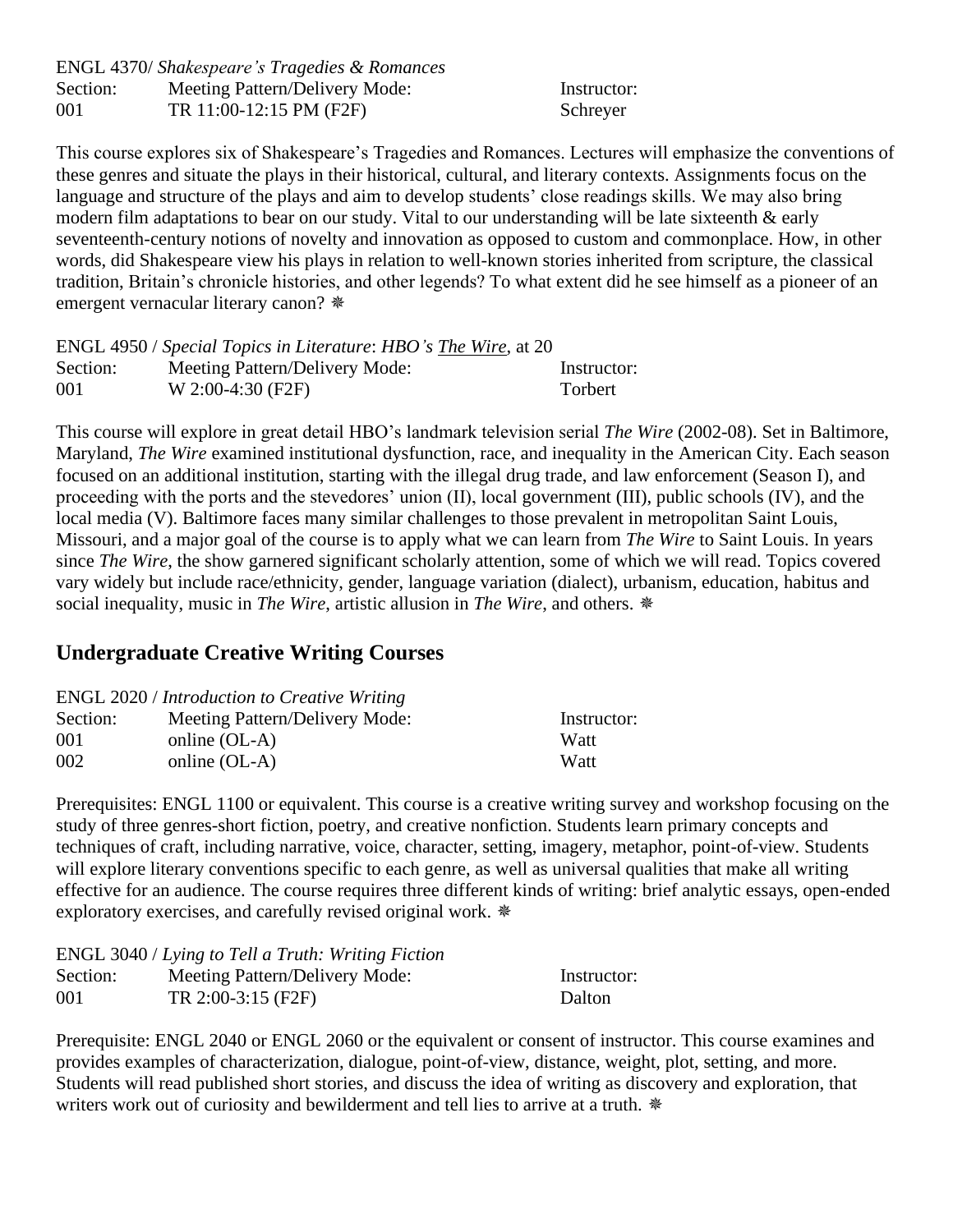ENGL 4160 / *Special Topics in Writing*: *Writing for the Business of Literary Journals* Section: Meeting Pattern/Delivery Mode: Instructor: 001 TR 12:30-11:45 (F2F) Allison

In this course, students will write to increase development and funding of the student literary journal Litmag, which includes soliciting donations, creating the crowdfund campaign, maintaining current advertisers while securing payment, soliciting new advertisers both on and off campus, and updating the media kit and other PR materials. Students will also promote the journal to potential submitters and readers, initiating the call for submissions through flyer development, campus-wide emails, in-class recruitment, digital signage, and ads with The Current. Toward the end of the semester, students will begin the submissions review process. All of this will include writing for social media with engaging and high-traffic posts throughout the semester. Students may write book reviews, writer interviews, and other editorial pieces for inclusion in the spring issue. Through all of this, students will develop skills in public relations and professional correspondence, fundraising, marketing and publicity, editorial tact and confidentiality, event planning, and networking.

#### **Graduate Courses for the Master of Arts**

|          | <b>ENGL 5000</b> / Introduction to Graduate Study in English |             |
|----------|--------------------------------------------------------------|-------------|
| Section: | Meeting Pattern/Delivery Mode:                               | Instructor: |
| 001      | $T_{6:55-9:25(F2F)}$                                         | Grady       |

A survey of the approaches to literary study that have flourished in the academy over the last century, including New Criticism, structuralism and semiotics, reception theory, Marxism and historicism, feminism and gender criticism, deconstruction, psychoanalysis, and other poststructuralist and postcolonial modes of address. This history of recent trends in literary criticism will be framed by discussions of contemporary institutional and curricular issues, academic language and writing, and (probably) proper bibliographical practice. Though much of the reading will be abstract and theoretical, we will try to remain grounded through practical criticism of Bram Stoker's *Dracula*.

|          | ENGL 5890 / Teaching College Writing |             |
|----------|--------------------------------------|-------------|
| Section: | Meeting Pattern/Delivery Mode:       | Instructor: |
| 001      | R 4:00-6:30 PM (F2F)                 | Duffey      |

This course is designed for novice teachers of first-year writing, as well as experienced teachers who want to learn more about composition pedagogy and theory. Topics addressed are: intersections among literacy (writing, reading, listening, speaking, and critical thinking) culture, and politics; writing processes (drafting, revising); responding to student writing (in conference and on drafts); and scholarly studies of writing students. Class activities will consist of readings in Composition Studies, written responses to them, a literacy history, and other projects. Those who wish to teach college writing in the future (in Saint Louis or elsewhere) should consider this course as an addition to their professional credentials. It counts for the composition emphasis. \*

|          | ENGL 5910 / Studies in Poetry  |             |
|----------|--------------------------------|-------------|
| Section: | Meeting Pattern/Delivery Mode: | Instructor: |
| 001      | $T$ 6:55-9:25 (F2F)            | Seely       |

Graduate level study of selected poets, varying from semester to semester according instructor preference.  $*$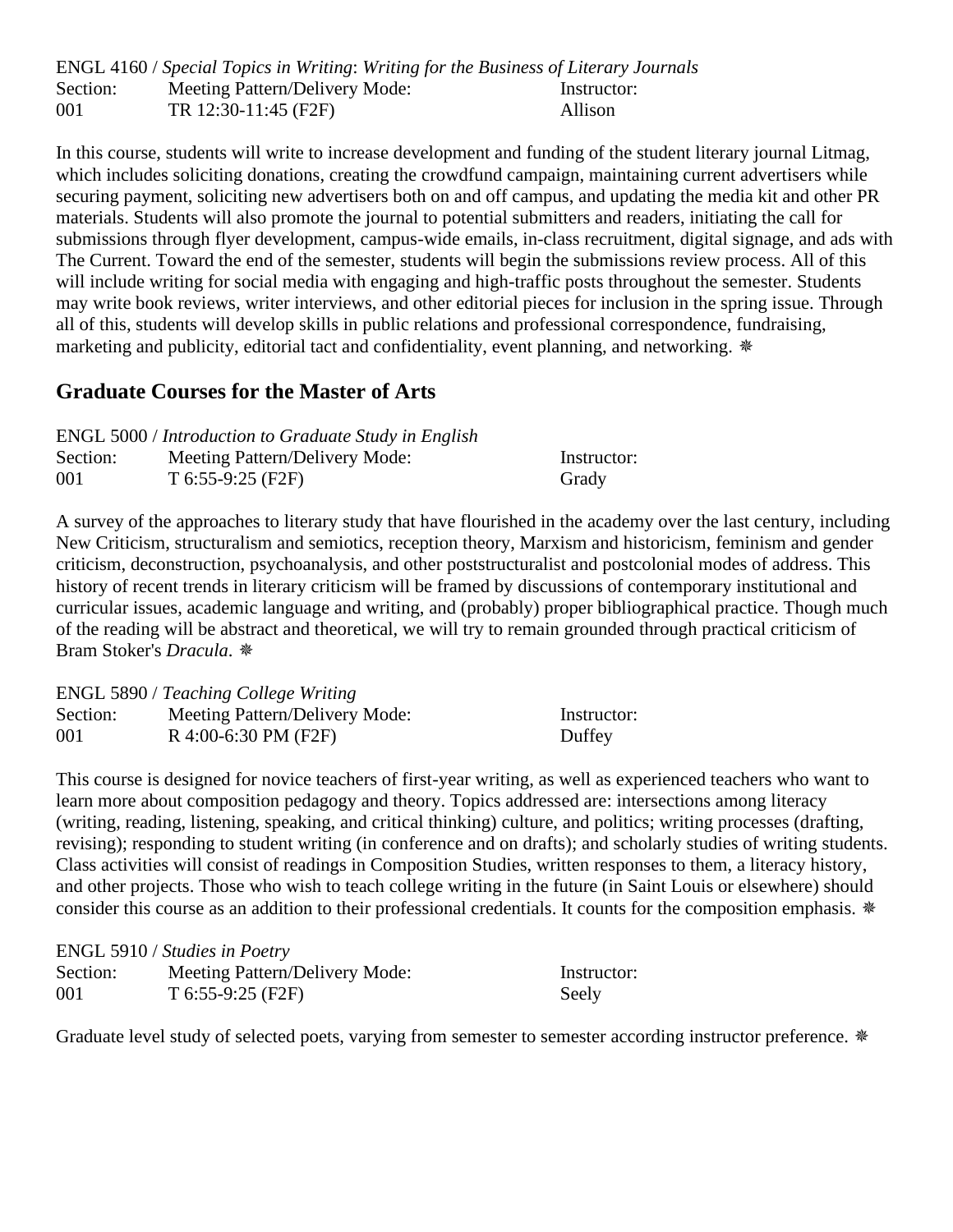ENGL 5920 / *Studies in Fiction: Irish Classics 1900-present* Section: Meeting Pattern/Delivery Mode: Instructor: 001 W 4:00-6:30 (OL-S) Wall

In this course, we will explore some of the best-known works of Irish fiction, drama, and poetry published from 1900 to the present. We will begin with Joyce's Dubliners and end with Claire Keegan's Small Things Like These. We will read canonical works as well as works that have existed under the radar. Expect to read McGahern, Boland, and many others.

### **Graduate Courses for both the Master of Arts and the MFA in Creative Writing**

|          | ENGL 5950 Special Topics/ The Teaching of Creative Writing |             |
|----------|------------------------------------------------------------|-------------|
| Section: | Meeting Pattern/Delivery Mode:                             | Instructor: |
| 001      | $T_{6:55-9:25(F2F)}$                                       | Dalton      |

The Teaching of Creative Writing is a class useful for students who might someday teach high school or community college creative writing courses; at the same time, it's a class for student writers wishing to learn creative writing craft and to have an opportunity to workshop several short pieces of fiction or poetry. We'll begin by identifying the essential knowledge that a worthwhile creative writing class should offer new writers in areas of poetry and prose: voice, meter, point of view, characterization. We will then design lessons that teach these elements in the clearest and most rewarding ways possible. There is also the tricky matter of how to conduct a creative writing workshop. To do this we will participate in our own in-class workshops in order to learn important classroom management skills. We will tackle the equally tricky issue of how to grade creative writing assignments. Expect a course that will challenge and expand the boundaries of your own creativity. By the end of the semester each student will have developed several innovative exercises and an overall unit plan new additions to your teaching that can be put to use right away and with very satisfying results. \*

# **Graduate Courses for the MFA in Creative Writing**

|          | ENGL 5100 / Graduate Workshop in Poetry |             |
|----------|-----------------------------------------|-------------|
| Section: | Meeting Pattern/Delivery Mode:          | Instructor: |
| 001      | W 6:55-9:25 (F2F)                       | Seely       |

In the Graduate Workshop in Poetry, students compose new poems or revise older poems and offer them up to the class and instructor for workshop. The workshop discussion is aimed at helping the student-poet achieve her vision for her poem, and suggesting possibilities for the poem beyond what she had envisioned. Extensive feedback from the class and the instructor addresses the poem on both a global level (e.g., thematic focus, argument, form) and a local level (e.g. diction, syntax, lineation). The aim is always to help poets to write in language that is fresh and interesting, and to provide a supportive, rigorous community for working poets. \*

|          | <b>ENGL 5110 / Graduate Workshop in Fiction</b> |             |
|----------|-------------------------------------------------|-------------|
| Section: | Meeting Pattern/Delivery Mode:                  | Instructor: |
| 001      | M $6:55-9:35$ (F2F)                             | Abraham     |

The Graduate workshop in Fiction focuses on the creation and revision of original student work. Members of this class take turns throughout the semester to present a completed short story or alternatively an excerpt from a novel. The Graduate Workshop in Fiction therefore requires that all students generate new writing over the course of the semester. Typically, each student presents twice a semester. The class will have at least one week to respond to the submitted work. In class, our discussions will center around the following questions: